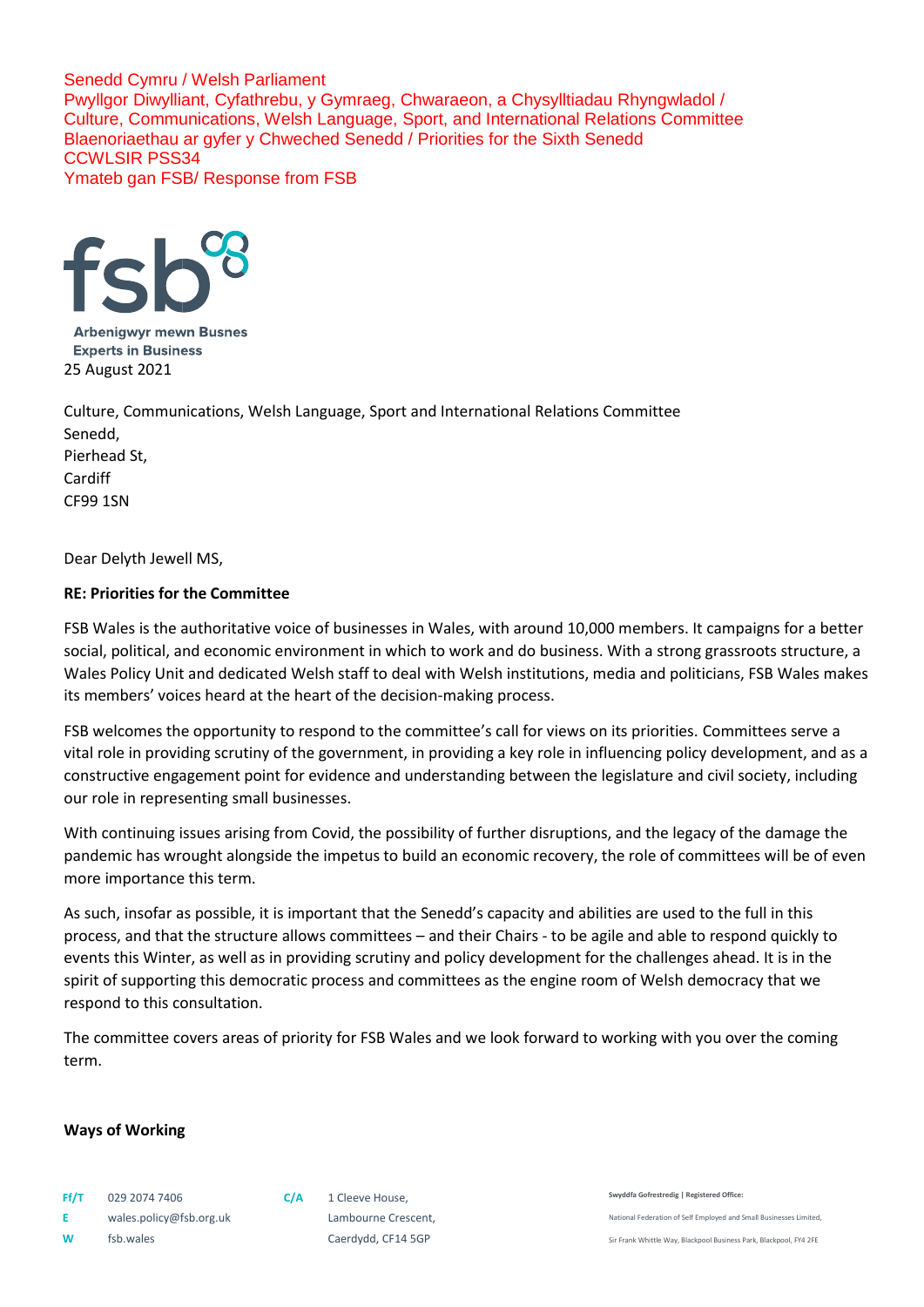

**Arbenigwyr mewn Busnes Experts in Business** We note that the new Committees structure includes the following:

- The Sixth Senedd has for the moment opted for smaller membership in committees (4-6).
- This should allow members to build more specialism, but at the cost of more diverse voices in each committee (as was the case with larger committees).
- It is important to push for the advantages of building focused specialism is nurtured and maximised, but the diversity and small pool is mitigated (e.g., through cross-committee working).

Potentially, this structure could allow for more agility which as there may well remain issues arising requiring quick reaction, policy response and scrutiny over the next period, could be extremely useful. This would require significant autonomy for committees to pursue their own path and ways of working.

However, the decision has also been taken to cut the number of committee meetings to be fortnightly rather than weekly.

- Smaller committees should allow MSs being able to populate across them better, but fewer meetings do not seem to add value in this respect.
- There are also dangers to scrutiny and policy development the role of scrutiny (legislative and nonlegislative) as we open up after Covid is important, with myriad issues across all policy areas important. Committees have an important role in this respect and halving the time for scrutiny in a stroke makes little sense. This is a particular issue for small business issues, as we are concerned that vital areas of economic recovery may not be properly addressed or scrutinised.
- There is a danger that the pressure will force committees to focus on necessary legislative scrutiny alone, while relegating wider scrutiny and policy inquiries to the margins (including on business issues and day to day issues around Covid, for example).
- Some Committees have wide and disparate subject areas, and there is a danger that whole policy areas will be relegated to the side-lines.
- As well as being the engine room of democratic scrutiny of Government, committees are a vital interface for contact and policy evidence form civil society – there is a danger that the pool of evidence is further narrowed, and a focus is on the narrower 'usual suspects' providing evidence positing a danger of groupthink and less diverse views being taken in oral evidence.
- As noted above, committees will need to be agile in continuing to respond to Covid and the various issues raised by the pandemic will continue to impact for the Senedd term. These limits on their work may mitigate against that and undermine responsive policy development and scrutiny. As such, it makes sense to allow autonomy for Committees to pursue their own ways of working, including additional meeting and

**Swyddfa Gofrestredig | Registered Office:**  National Federation of Self Employed and Small Businesses Limited, Sir Frank Whittle Way, Blackpool Business Park, Blackpool, FY4 2FE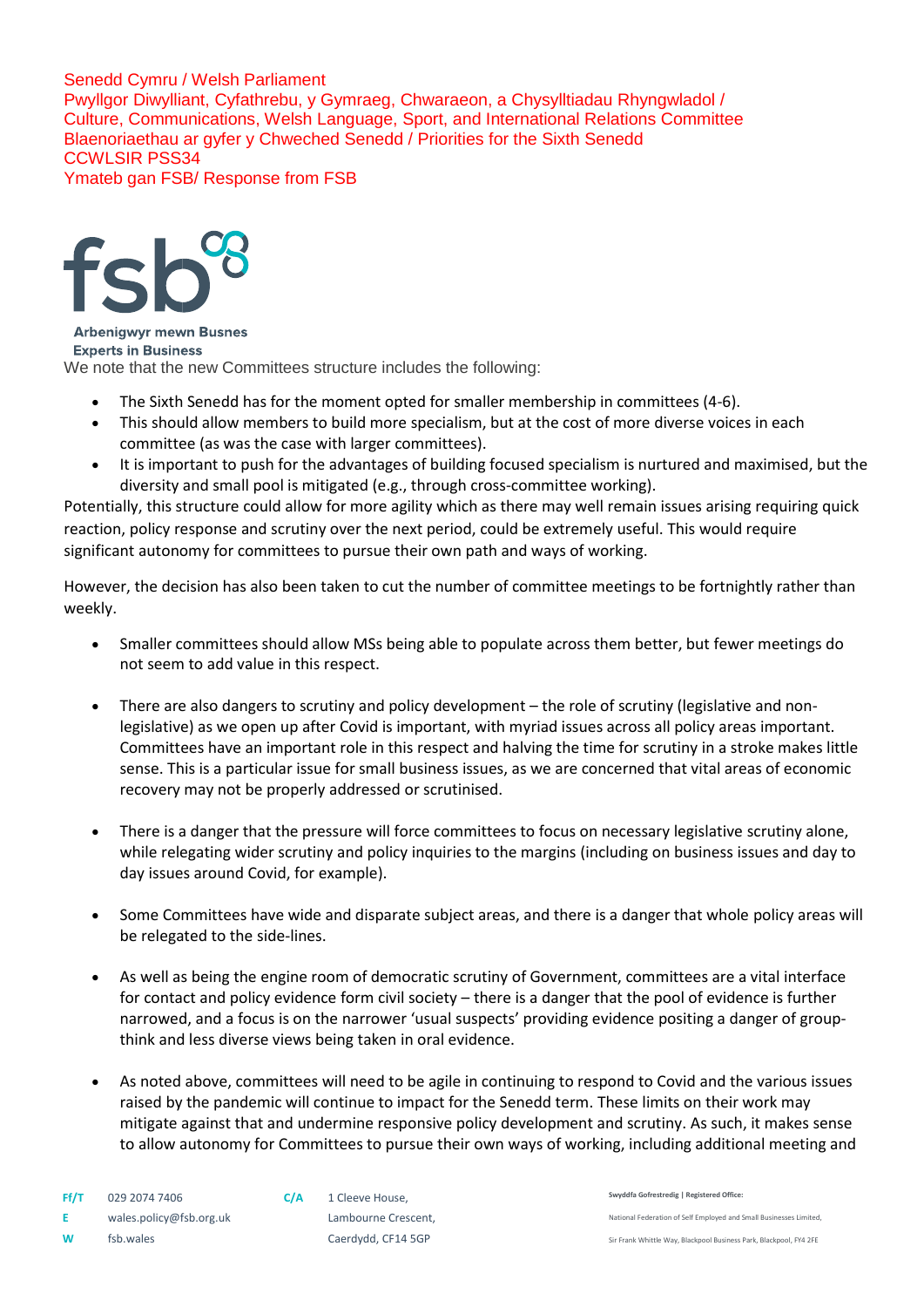

**Arbenigwyr mewn Busnes Experts in Business** 

inquiries. As such, the two-week meetings should be seen as a baseline rather than a ceiling for activity and scrutiny.

Cross committee working will be vital to mitigate against small committees meaning a greater focus but a danger of silo working and loss of diverse offices bringing in a range of policy field lenses and understanding how they intersect. We therefore encourage cross committee inquiries as a minimum (and suggestions later in paper on subjects that span committees).

It is also possible to look at ways as a regular way of working and ensuring policy span through MSs from different committees could sit as non-voting 'guests' or bringing committee expertise and lens to particular meetings (e.g., climate change members sitting in on discussions on housing capital spending policy).

This way of working will also be important in terms of scrutiny of the substance and operation of Welsh Government – through the 'Super ministry' of Climate Change as a central organising department looking to ensure cross departmental and holistic working, it is important that Senedd is able to mirror this and provide adequate scrutiny across policy areas accordingly.

Business concerns sit across many departments, and within intersecting policy subjects so it is important for FSB and small business concerns too.

# **Recommendations on ways of working**

- That committees are allowed freedom (as decided unanimously by all their members) to look at the fortnightly meetings as a baseline and so can organise more meetings as suits them or for specific inquiries.
- We would urge a view to cross committee working on intersecting subject areas and inquiries and that these can be on top of the fortnightly meetings.
- To mitigate against small committees being a small pool we would urge that committees can coopt other MSs (including possibly spokespeople retain a right to attend and question) as nonvoting members for individual sessions, and to be encouraged and incentivised to do so. These could also be as members of other committees to encourage cross sectoral views.
- It is vital, with continuing uncertainty on Covid over the Winter months (as well as ongoing issues and its legacy) that Committees are able to react with agility to raise issues, conduct inquiries and scrutinise reactively and quickly as needed. Committees and their Chairs should be able to do this with as much

**W** fsb.wales **Caerdydd**, CF14 5GP

**Swyddfa Gofrestredig | Registered Office:**  National Federation of Self Employed and Small Businesses Limited,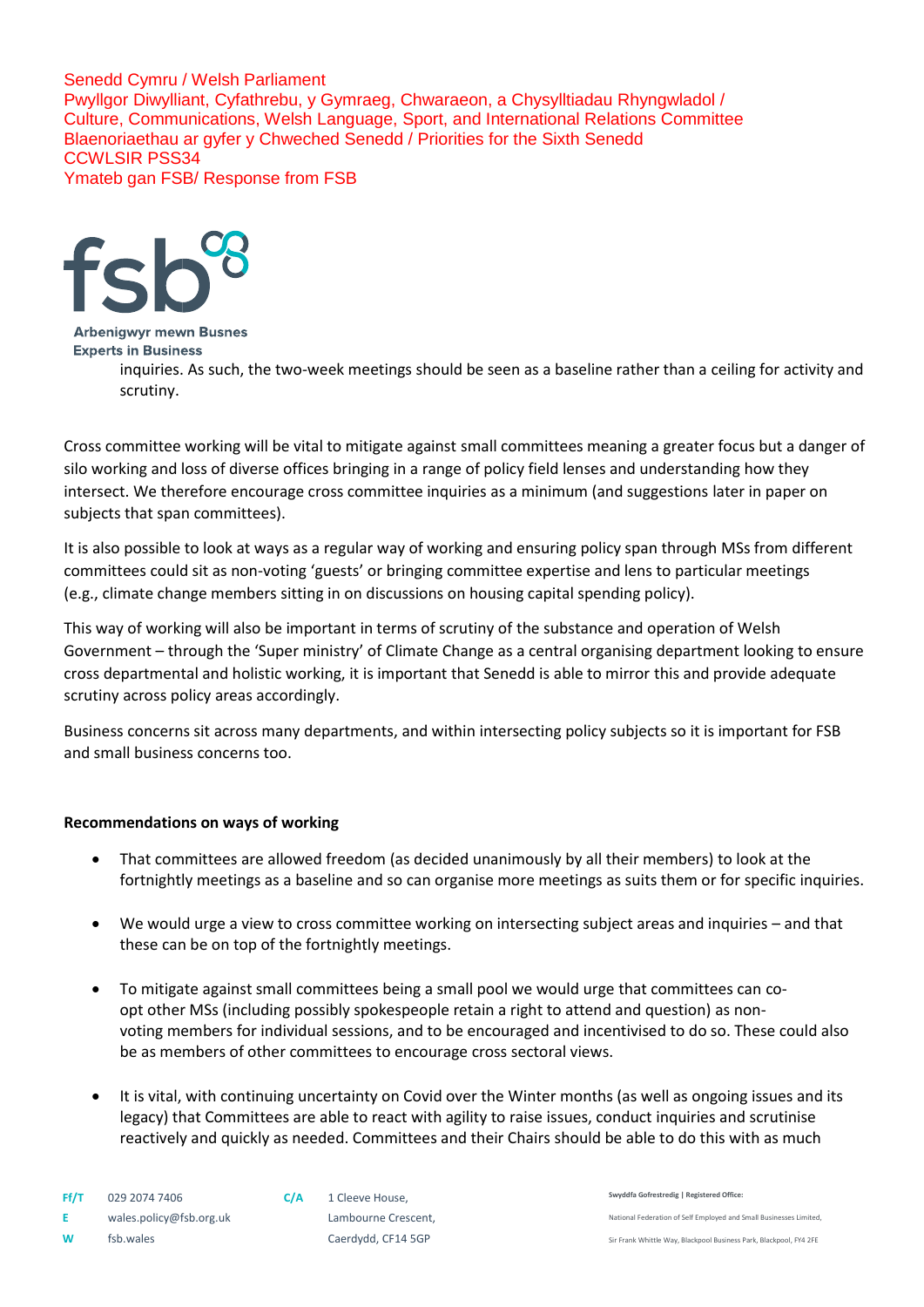

#### **Arbenigwyr mewn Busnes Experts in Business**

autonomy as possible over their schedules and ways of working (with necessary checks of unanimity in committee as appropriate).

# **FSB's key policy and areas of work for the Committee**

 *What is the current impact of the COVID-19 pandemic on your sector, and what further support is needed from the Welsh and UK Governments both to mitigate the impact of the pandemic and enable the postpandemic recovery?*

FSB represent a wide variety of SMEs, and include many self-employed and freelancers in our membership. As the Welsh Government Covid-19 business support comes to an end, we will be looking at the data to see what sectors remain affected and whether and where targeted support may be advisable.

In terms of the Committee's remit and subject areas, an important area to look at may be in terms of the performing arts and culture and whether there have been significant impacts on the skills available for a key sector of industry in Wales. This is an area often depends on skills of freelancers, and whether there are incentives and initiatives that may be needed to address any shortages identified for the future.

In terms of exports and international relations, this remains an area of concern which also aligns with Brexit. Similarly, there are skills shortages for hey areas (such as hospitality) that are reducing the ability of businesses to return at full capacity, where it is currently difficult to assess the relative impacts of the pandemic and/or Brexit on skills available.

 *What issues should the committee prioritise in planning our work programme for the immediate and longer term?* 

The subject areas the committee deals with are key areas that reinforce each other in how Wales presents itself to the world and leverages our substantial contributions in culture, heritage and advantages such as the Welsh language to project our brand to the world. The committee may wish to look at the best means to align the 'soft power' with accessing the Welsh diaspora, links (such as with media and universities) and economic benefits such as investment and tourism. The Committee should scrutinise the implementation and priorities set out in the Welsh Government's Export Action Plan.

FSB have called for a new arm's length body to address these interlinked areas and ensure an approach that brings these strands together.

**Swyddfa Gofrestredig | Registered Office:** 

National Federation of Self Employed and Small Businesses Limited,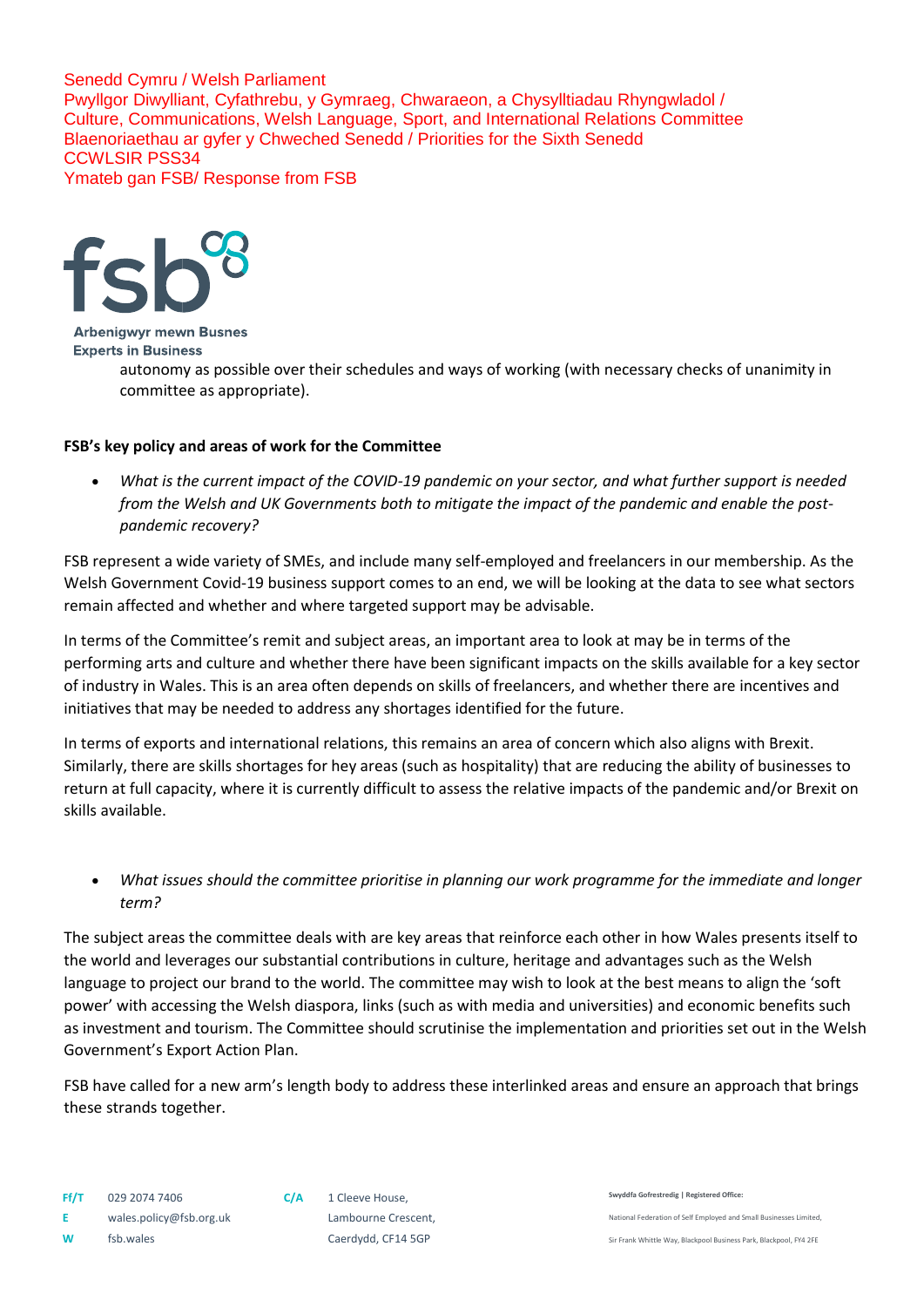

#### **Arbenigwyr mewn Busnes Experts in Business**

 *How does Brexit and the new UK-EU relationship affect you or your organisation? What support have you received to respond to the changes? What further support, if any, is needed from Welsh and UK Governments?*

Brexit remains an issue of concern, with continued delays and issues around supply chains and exports, as well as skills shortages. FSB have called for export vouchers to help SMEs navigate new costs and for training and support for new export regulations as they develop.

We will be releasing a new FSB UK report on export related issues in the near future, and will share with the committee when available.

# **Subject areas for Joint working with other committees**

Our suggestions above advocate a dynamic and agile role in co-working and cross committee working, utilising all the backbench capacity and capabilities as much as possible, and reducing possible silos in policy scrutiny and development. The following list gives some indications of possible areas of work, although this is not exhaustive list, and priorities will be necessarily shaped by wider issues of Welsh Government priorities and external factors such as Covid-19 and Brexit. Working iteratively with other committees will also shape framing of subject areas, and we believe this would generally be positive for inquiries and scrutiny.

| Subject area                                            | Possible partner committee(s)              |
|---------------------------------------------------------|--------------------------------------------|
| Welsh Brand, Exports and internationalising SMEs        | Economy, Trade and Rural Affairs Committee |
| Freelancers in Culture and Arts and impact on skills in | Economy, Trade and Rural Affairs Committee |
| media industry                                          |                                            |

FSB Wales would welcome the opportunity to discuss this issue with your officials, should you deem it useful.

Yours sincerely,

**Swyddfa Gofrestredig | Registered Office:** 

National Federation of Self Employed and Small Businesses Limited,